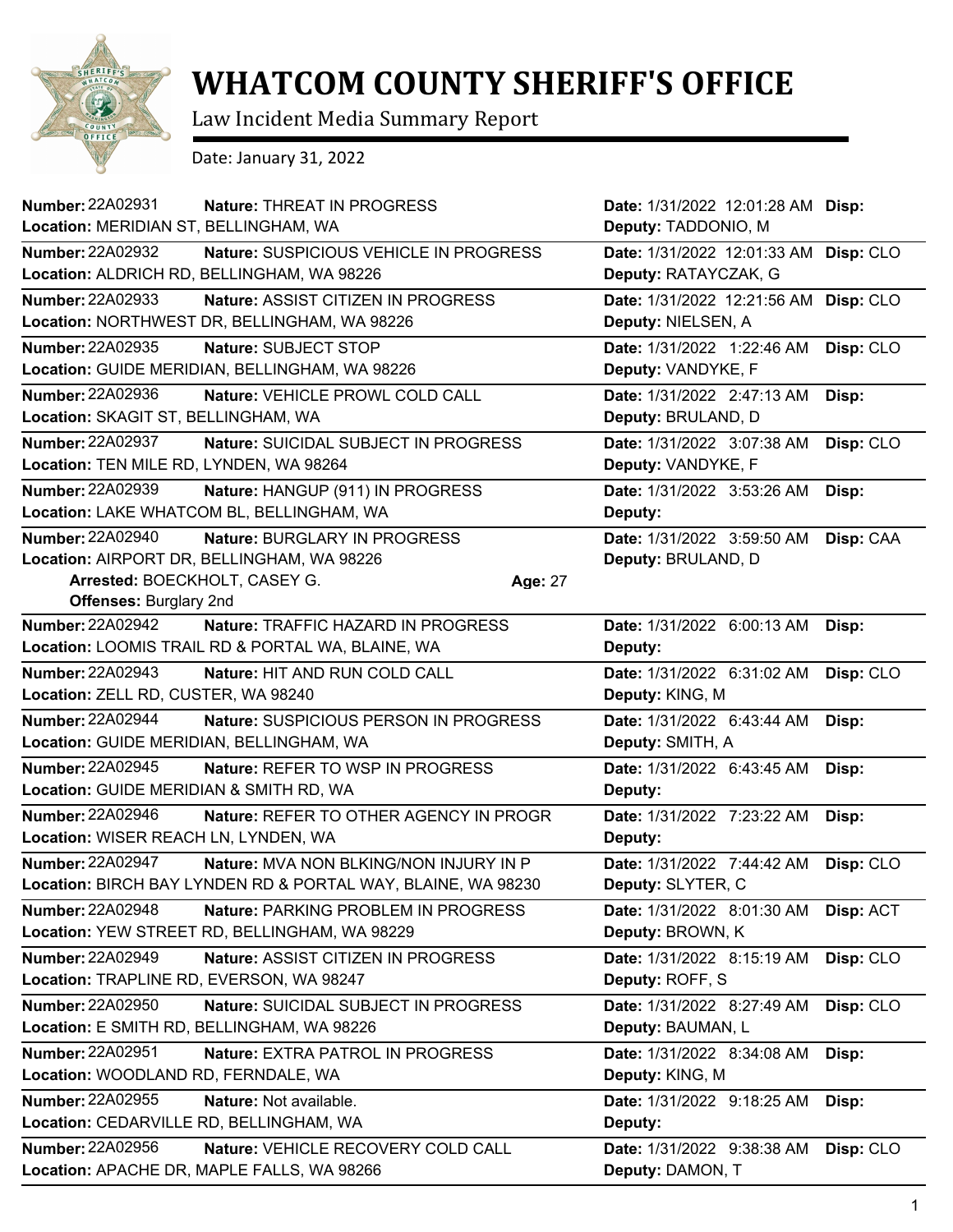| Number: 22A02957                           | <b>Nature: ASSIST CITIZEN IN PROGRESS</b>                  | Date: 1/31/2022 9:50:07 AM Disp: CLO  |           |
|--------------------------------------------|------------------------------------------------------------|---------------------------------------|-----------|
| Location: GRAND AVE, BELLINGHAM, WA 98225  |                                                            | Deputy: SLYTER, C                     |           |
| Number: 22A02958                           | Nature: MVA NON BLKING/NON INJURY COLD                     | Date: 1/31/2022 9:54:38 AM            | Disp: CLO |
|                                            | Location: WILLEYS LAKE RD, FERNDALE, WA 98248              | Deputy: BROWN, K                      |           |
| <b>Number: 22A02959</b>                    | Nature: FRAUD COLD CALL                                    | Date: 1/31/2022 10:08:43 AM Disp: CLO |           |
| Location: HARVEY RD, BLAINE, WA 98230      |                                                            | Deputy: KING, M                       |           |
| <b>Number: 22A02960</b>                    | Nature: IMPOUND PRIVATE IN PROGRESS                        | Date: 1/31/2022 10:10:03 AM Disp:     |           |
| Location: EAGLE ROOST DR, SUMAS, WA        |                                                            | Deputy:                               |           |
| Number: 22A02961                           | Nature: DOMESTIC ORDER VIOL COLD CALL                      | Date: 1/31/2022 10:09:47 AM Disp: INF |           |
| Location: JONES LN, BELLINGHAM, WA 98225   |                                                            | Deputy: SMITH, A                      |           |
| Number: 22A02962                           | Nature: BURGLARY COLD CALL                                 | Date: 1/31/2022 10:35:20 AM Disp: CLO |           |
|                                            | Location: WASCHKE RD, BELLINGHAM, WA 98226                 | Deputy: SLYTER, C                     |           |
| Number: 22A02963                           | Nature: CUSTODIAL INTERFERENCE COLD CA                     | Date: 1/31/2022 10:40:19 AM Disp: CLO |           |
| Location: MT BAKER HWY, EVERSON, WA 98247  |                                                            | Deputy: ROFF, S                       |           |
| Number: 22A02965                           | Nature: WELFARE CHECK IN PROGRESS                          | Date: 1/31/2022 11:31:51 AM Disp: CLO |           |
|                                            | Location: BIRCH BAY LYNDEN RD, BLAINE, WA 98230            | Deputy: BAUMAN, L                     |           |
| Number: 22A02967                           | <b>Nature: PARKING PROBLEM IN PROGRESS</b>                 | Date: 1/31/2022 12:15:47 PM Disp: CLO |           |
|                                            | Location: BENNETT DR & ALDERWOOD AVE, BELLINGHAM, WA 98225 | Deputy: BROWN, K                      |           |
| Number: 22A02968                           | Nature: PARKING PROBLEM IN PROGRESS                        | Date: 1/31/2022 12:34:32 PM Disp: ACT |           |
| Location: BENNETT DR, BELLINGHAM, WA 98225 |                                                            | Deputy: BROWN, K                      |           |
| <b>Number: 22A02969</b>                    | Nature: TRAFFIC PROBLEM IN PROGRESS                        | Date: 1/31/2022 12:40:48 PM Disp: CLO |           |
|                                            | Location: EVERSON GOSHEN RD, BELLINGHAM, WA 98226          | Deputy: BROWN, K                      |           |
| Number: 22A02970                           | Nature: HANGUP (911) IN PROGRESS                           | Date: 1/31/2022 12:47:42 PM Disp:     |           |
| Location: E LAUREL RD, BELLINGHAM, WA      |                                                            | Deputy:                               |           |
| <b>Number: 22A02971</b>                    | Nature: ASSIST CITIZEN IN PROGRESS                         | Date: 1/31/2022 12:56:38 PM Disp:     |           |
|                                            | Location: EVERSON GOSHEN RD & SMITH RD, BELLINGHAM, WA     | Deputy: LARSONCOOLEY, B               |           |
| <b>Number: 22A02973</b>                    |                                                            |                                       |           |
| Location: MCLEOD RD, BELLINGHAM, WA 98225  | Nature: VEHICLE ABANDONED IN PROGRESS                      | Date: 1/31/2022 1:12:25 PM            | Disp: ACT |
|                                            |                                                            | Deputy: BROWN, K                      |           |
| <b>Number: 22A02974</b>                    | Nature: ASSIST CITIZEN IN PROGRESS                         | Date: 1/31/2022 1:10:21 PM            | Disp:     |
| Location: UNICK RD, FERNDALE, WA           |                                                            | Deputy:                               |           |
| <b>Number: 22A02975</b>                    | Nature: FORGERY COLD CALL                                  | Date: 1/31/2022 12:13:31 PM Disp: CLO |           |
|                                            | Location: WILDHAVEN CRST, BELLINGHAM, WA 98226             | Deputy: BOYD, M                       |           |
| Number: 22A02976                           | Nature: REFER TO WSP IN PROGRESS                           | Date: 1/31/2022 1:31:01 PM Disp: CLO  |           |
|                                            | Location: SB I5 AT & SLATER ROAD, FERNDALE, WA             | Deputy: BROWN, K                      |           |
| <b>Number: 22A02977</b>                    | Nature: SUSPICIOUS PERSON IN PROGRESS                      | Date: 1/31/2022 1:28:42 PM            | Disp: CLO |
| Location: SLATER RD, FERNDALE, WA 98248    |                                                            | Deputy: SMITH, A                      |           |
| Number: 22A02979                           | Nature: FOLLOW UP                                          | Date: 1/31/2022 1:45:50 PM            | Disp: CLO |
| Location: PLUM LN, BELLINGHAM, WA 98229    |                                                            | Deputy: POLINDER, C                   |           |
| Number: 22A02980                           | Nature: FOLLOW UP                                          | Date: 1/31/2022 1:50:23 PM            | Disp: CLO |
|                                            | Location: GOLDEN VALLEY BLVD, MAPLE FALLS, WA 98266        | Deputy: POLINDER, C                   |           |
| <b>Number: 22A02982</b>                    | Nature: IMPOUND PRIVATE IN PROGRESS                        | Date: 1/31/2022 1:49:22 PM            | Disp:     |
| Location: CAMERON RIDGE LN, FERNDALE, WA   |                                                            | Deputy:                               |           |
| Number: 22A02983                           | Nature: ASSIST AGENCY IN PROGRESS                          | Date: 1/31/2022 2:13:18 PM            | Disp: CLO |
|                                            | Location: CHUCKANUT DR, BELLINGHAM, WA 98229               | Deputy: HEYSTEK, L                    |           |
| <b>Number: 22A02984</b>                    | Nature: REQUEST FOR LAW ENFORCEMENT                        | Date: 1/31/2022 2:17:15 PM            | Disp: CLO |
|                                            | Location: E ALDER DR, SEDRO WOOLLEY, WA 98284              | Deputy: BAUMAN, L                     |           |
| <b>Number: 22A02985</b>                    | Nature: IMPOUND PRIVATE IN PROGRESS                        | Date: 1/31/2022 2:38:50 PM            | Disp:     |
| Location: POLO PARK DR, BELLINGHAM, WA     |                                                            | Deputy:                               |           |
|                                            |                                                            |                                       |           |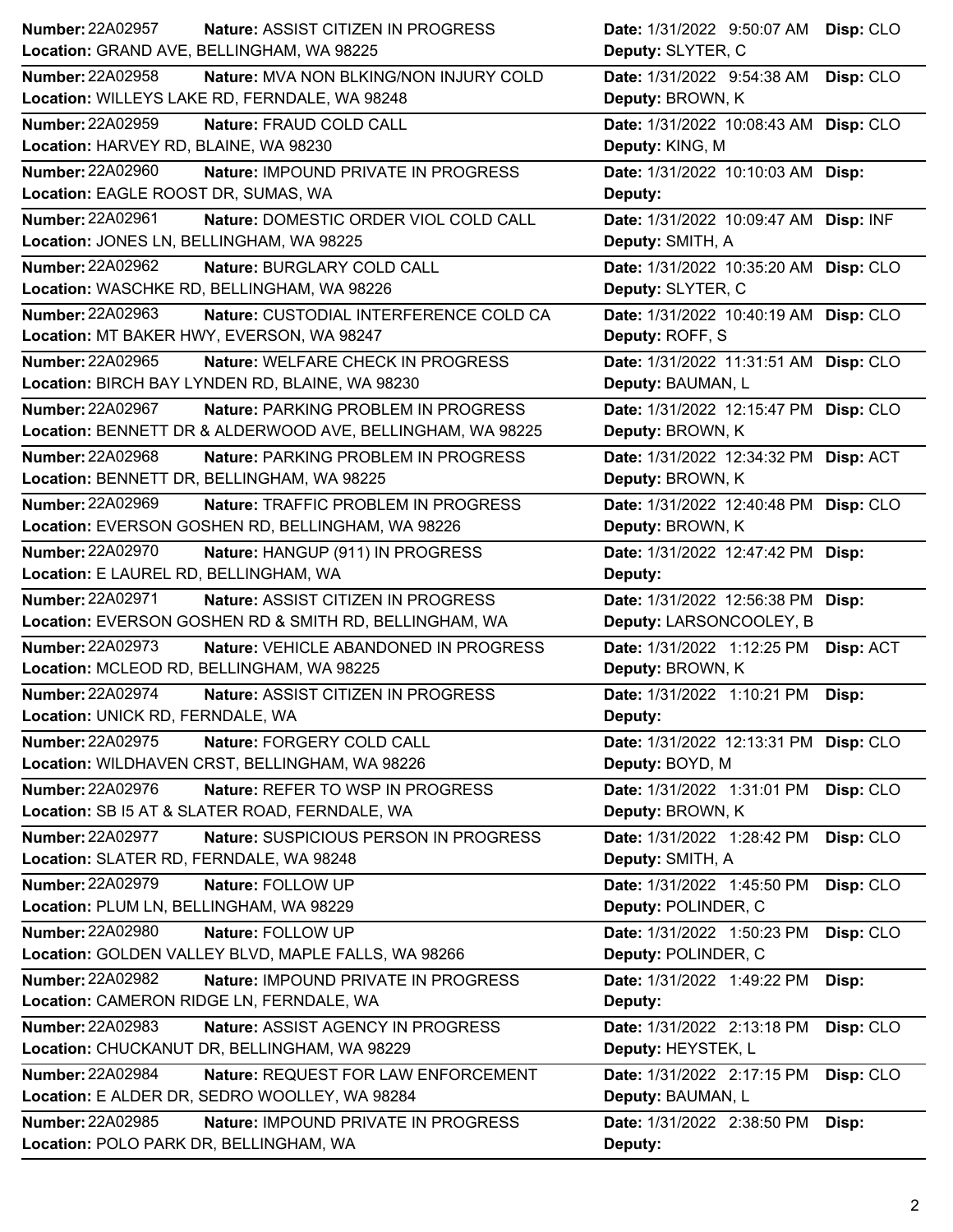|                                           | <b>Nature: IMPOUND PRIVATE IN PROGRESS</b>                  |         | Date: 1/31/2022 2:40:50 PM | Disp:     |
|-------------------------------------------|-------------------------------------------------------------|---------|----------------------------|-----------|
| Location: POLO PARK DR, BELLINGHAM, WA    |                                                             |         | Deputy:                    |           |
| <b>Number: 22A02987</b>                   | Nature: HARASSMENT IN PROGRESS                              |         | Date: 1/31/2022 2:41:51 PM | Disp: CLO |
|                                           | Location: MOSQUITO LAKE RD & ANACORTES VENEER L, DEMING, WA |         | Deputy: LOREEN, J          |           |
| <b>Number: 22A02988</b>                   | Nature: ASSIST CITIZEN IN PROGRESS                          |         | Date: 1/31/2022 2:48:32 PM | Disp:     |
|                                           | Location: GOLDEN VALLEY DR, MAPLE FALLS, WA                 |         | Deputy: STAFFORD, M        |           |
| <b>Number: 22A02989</b>                   | Nature: NEIGHBORHOOD DISPUTE IN PROGRE                      |         | Date: 1/31/2022 3:11:45 PM | Disp: CLO |
|                                           | Location: NORTHSHORE RD, BELLINGHAM, WA 98226               |         | Deputy: CONLEE, Z          |           |
| <b>Number: 22A02990</b>                   | Nature: TRAFFIC STOP                                        |         | Date: 1/31/2022 3:29:33 PM | Disp: CAA |
| Location: RURAL AVE, FERNDALE, WA 98248   |                                                             |         | Deputy: HEYSTEK, L         |           |
| Arrested: MAIN, STEVEN C.                 |                                                             | Age: 57 |                            |           |
|                                           | <b>Offenses: Driving While License Susp</b>                 |         |                            |           |
| Number: 22A02992                          | Nature: SUSPICIOUS VEHICLE IN PROGRESS                      |         | Date: 1/31/2022 3:32:33 PM | Disp:     |
|                                           | Location: SAMISH WA & GOVERNOR RD, BELLINGHAM, WA           |         | Deputy:                    |           |
| <b>Number: 22A02993</b>                   | Nature: SUSPICIOUS CIRCUMSTANCES COLD                       |         | Date: 1/31/2022 3:34:13 PM | Disp: CLO |
| Location: RURAL AVE, BELLINGHAM, WA 98226 |                                                             |         | Deputy: HEYSTEK, L         |           |
| Number: 22A02994                          | Nature: WELFARE CHECK IN PROGRESS                           |         | Date: 1/31/2022 3:42:28 PM | Disp:     |
| Location: SANTA FE TR, MAPLE FALLS, WA    |                                                             |         | Deputy: STAFFORD, M        |           |
| <b>Number: 22A02995</b>                   | Nature: PROPERTY FOUND IN PROGRESS                          |         | Date: 1/31/2022 3:55:30 PM | Disp: INF |
| Location: BREEZE LOOP, BLAINE, WA 98230   |                                                             |         | Deputy: WOOD, B            |           |
| <b>Number: 22A02996</b>                   | Nature: PARKING PROBLEM IN PROGRESS                         |         | Date: 1/31/2022 4:02:20 PM | Disp:     |
| Location: BIRCH BAY DR, BLAINE, WA        |                                                             |         | Deputy: MOYES, K           |           |
| <b>Number: 22A02997</b>                   | Nature: VEHICLE THEFT COLD CALL                             |         | Date: 1/31/2022 4:03:05 PM | Disp: CLO |
| Location: DEWEY RD, BELLINGHAM, WA 98226  |                                                             |         | Deputy: CONLEE, Z          |           |
| <b>Number: 22A02998</b>                   | Nature: VEHICLE PROWL COLD CALL                             |         | Date: 1/31/2022 4:08:04 PM | Disp: CLO |
| Location: NIELSEN AVE, FERNDALE, WA 98248 |                                                             |         | Deputy: HEYSTEK, L         |           |
| Number: 22A02999                          | Nature: WATCH FOR IN PROGRESS                               |         | Date: 1/31/2022 4:12:01 PM | Disp:     |
| Location: FLAMBEAU RD & H STREET RD, WA   |                                                             |         | Deputy:                    |           |
| Number: 22A03001                          | Nature: SUSPICIOUS CIRCUMSTANCES IN PR                      |         | Date: 1/31/2022 4:35:08 PM | Disp: INF |
|                                           |                                                             |         |                            |           |
|                                           | Location: ANDERSON RD, BLAINE, WA 98230                     |         | Deputy: WOOD, B            |           |
| <b>Number: 22A03002</b>                   | Nature: TRAFFIC HAZARD IN PROGRESS                          |         | Date: 1/31/2022 4:40:38 PM | Disp:     |
| Location: ARNIE RD, CUSTER, WA            |                                                             |         | Deputy: MOYES, K           |           |
| <b>Number: 22A03004</b>                   | Nature: WATCH FOR IN PROGRESS                               |         | Date: 1/31/2022 5:00:49 PM | Disp: CLO |
|                                           | Location: PACIFIC HIGHWAY & SLATER ROAD, BELLINGHAM, WA     |         | Deputy: HEYSTEK, L         |           |
| <b>Number: 22A03005</b>                   | Nature: CIVIL PROBLEM IN PROGRESS                           |         | Date: 1/31/2022 5:50:49 PM | Disp: CLO |
| Location: LAHTI DR, BELLINGHAM, WA 98226  |                                                             |         | Deputy: CONLEE, Z          |           |
| Number: 22A03006                          | Nature: EXTRA PATROL IN PROGRESS                            |         | Date: 1/31/2022 6:00:06 PM | Disp:     |
| Location: HARBORVIEW RD, BLAINE, WA       |                                                             |         | Deputy:                    |           |
| Number: 22A03007                          | Nature: RUNAWAY COLD CALL                                   |         | Date: 1/31/2022 6:39:45 PM | Disp:     |
| Location: PATRICK CT, BELLINGHAM, WA      |                                                             |         | Deputy:                    |           |
| Number: 22A03008                          | Nature: FOLLOW UP                                           |         | Date: 1/31/2022 6:51:33 PM | Disp:     |
| Location: VALLEY VIEW RD, FERNDALE, WA    |                                                             |         | Deputy:                    |           |
| Number: 22A03009                          | Nature: SUSPICIOUS CIRCUMSTANCES IN PR                      |         | Date: 1/31/2022 6:57:21 PM | Disp:     |
|                                           | Location: HANNEGAN RD & VAN DYK RD, LYNDEN, WA              |         | Deputy: STAFFORD, M        |           |
| <b>Number: 22A03010</b>                   | Nature: BURGLARY COLD CALL                                  |         | Date: 1/31/2022 7:11:42 PM | Disp: CLO |
| Location: ALDRICH RD, FERNDALE, WA 98248  |                                                             |         | Deputy: HEYSTEK, L         |           |
| Number: 22A03011                          | Nature: TRAFFIC STOP                                        |         | Date: 1/31/2022 7:16:10 PM | Disp: CLO |